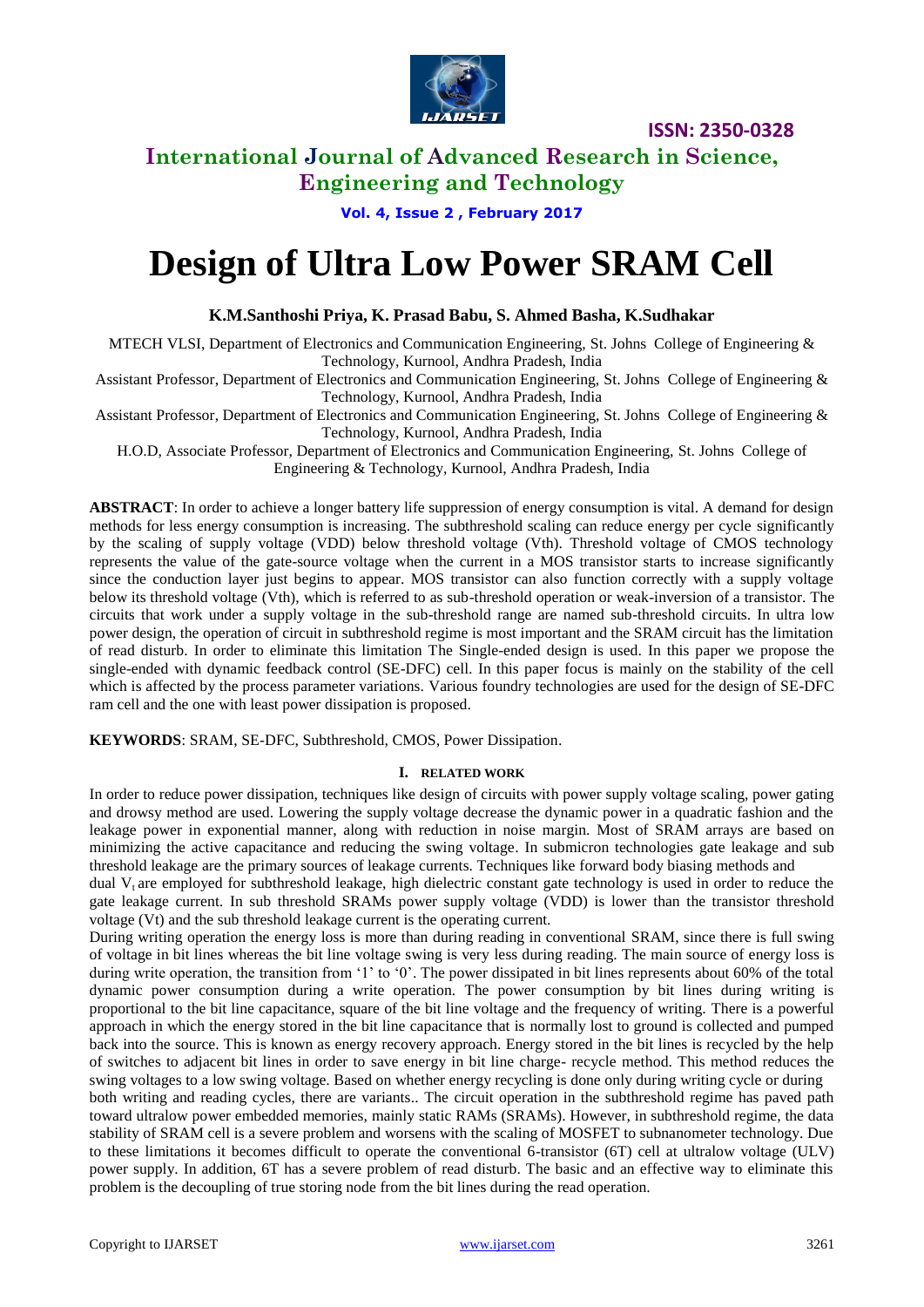

### **International Journal of Advanced Research in Science, Engineering and Technology**

#### **Vol. 4, Issue 2 , February 2017**

The proposed single-ended with dynamic feedback control 8T static RAM (SRAM) cell enhances the static noise margin (SNM) for ultralow power supply

#### **II. LITERATURE SURVEY**

Many investigations had been done to reduce the power dissipation in SRAM, to develop low power and energy efficient SRAM. Many of these cover SRAMs operated at low voltages reducing power dissipation, SRAMs using techniques like power gating in which the circuits are switched off when they are not needed , SRAMs (drowsy) where the power supply voltage is reduced to a lower value during standby mode and SRAMs based on adiabatic techniques. Lowering the power supply voltage reduces the dynamic power quadratic ally and leakage power exponentially. But power supply voltage scaling also limits signal swing and thus reduces noise margin.

Further, aggressive technology scaling in the sub-100nm region increases the sensitivity of the circuit parameters to process variation (PV). Leakage currents are mainly due to gate leakage current and sub threshold leakage current. High K gate technology decreases the gate leakage current. Forward body biasing methods and dual  $V_t$  techniques are used to reduce sub threshold leakage current. In sub-threshold SRAMs, power supply voltage (VDD) is lower than the transistor threshold voltage  $(V<sub>t</sub>)$  and the sub threshold leakage current is the operating current. Jaydeep P. Kulkarni et.al proposed Schmitt Trigger SRAM cell that incorporates a built in feedback mechanism, achieving 56 % improvement in SNM, improvement in process variation tolerance lower read failure probability, low-voltage/low power operation, and improved data retention capability at ultra low voltage compared to conventional 6T SRAM cell. They report that at iso-area and iso-read-failure probability the proposed memory bit cell operates at alower (175 mV) VDD with 18% reduction in leakage and 50% reduction in read/write power compared to the conventional 6T cell. As per their simulation results, the proposed memory bit cell retains data at a supply voltage of 150 mV. Naveen Verma et.al introduced 8T bit-cell with buffered read which eliminates the read SNM limitation. Added to it the peripheral footer circuitry eliminates bit line leakage. The peripheral write drivers and storage-cell supply drivers designed by the authors interact to reduce the cell supply voltage during write operations. Sense-amp redundancy provided produces a favourable trade-off between offset and area. The SRAM array built with 65nm technology was found to

be functional at 350mV and data correctly retained at 300mV. Fatih Hamzaoglul et.al presented a 153Mb SRAM design optimized for 45nm high –K metal-gate technology. The design as put forward by the authors contains fully integrated dynamic forward-body -bias to achieve lower voltage operation while keeping low the area and power overhead. The dynamic sleep design used with op-amp -based feed-back control and on die programmable reference voltage generator reduces the effect of process variations and reduces the power. They claim that the design operates over 4.5GHZ at 1.1V and the stronger PMOS under the forward body bias improves the operating voltage up to 75mV, without increasing the leakage power. The high K material almost eliminates gate leakage in the cell and makes this

design attractive for low power applications. Y. Wang et.al proposed a 1.1 GHz 12 μA/Mb SRAM design in 65nm ultra–low power CMOS technology with integrated leakage reduction technique for mobile applications. They

employ gate oxide thickness optimization and gate nitridation to reduce gate leakage. Well and pocket implants and source drain spacers are optimized simultaneously to reduce sub threshold leakage. Separate Vt threshold voltage control for N and P transistors in SRAM cells and peripheral circuit is employed to get minimum Vmin. The cell dimension is optimized to get high array efficiency of 78% and bit efficiency of 115Mb/cm2 for 128kb sub array with improved static noise margin, write margin and read current at low-voltage design point. Transistor stacking

and long channel transistors are used to save standby leakage in peripheral circuits. As reported it achieves 1.1 GHz frequency at a nominal voltage of 1.2V and 250MHZ at 0.7V which is claimed to be the highest reported frequency for the same class of standby power consumption for mobile applications.

#### **III.INTRODUCTION**

The principles of operation of SRAM, their design considerations, and the techniques that are used to reduce power dissipation in SRAM are discussed here. Static memory cells basically consist of two back to back connected inverters as seen in Fig.1. The output of the second inverter (Vo2) is connected to the input of the first inverter (Vi1).If we consider the voltage transfer characteristics of the first inverter (Vo1 vs.Vi1) and that of the second consideringVi2=Vo1 as shown in Fig. 2a and Fig.2b respectively, there are three possible operating points (A, B and C) obtained by intersection as shown in Fig. 2c. It may be seen that operation points A, B are stable as loop gain is less than 1. Point A shows that the output of inverter1 is high and the output of the inverter2 is low. Point B shows that the output of inverter1 is low and the output of inverter 2 is high. This shows that the outputs of two inverters are complementary in any stable condition. This property is made use of to realize static random access memory SRAM.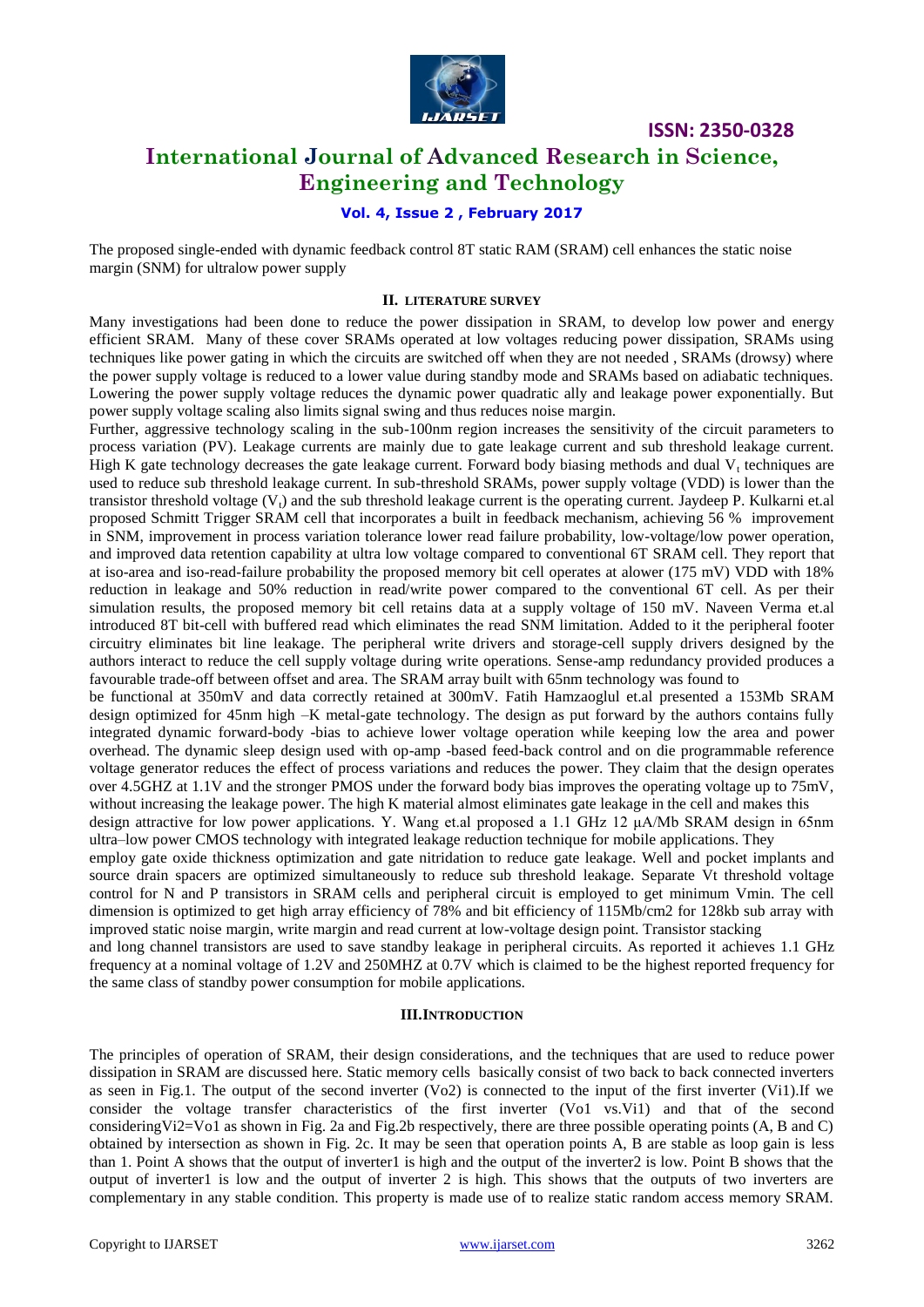

## **International Journal of Advanced Research in Science, Engineering and Technology**

**ISSN: 2350-0328**

#### **Vol. 4, Issue 2 , February 2017**

Point C is a meta stable operating point as the loop gain at point C is much larger than 1. When a small deviation is applied to the input of the first inverter when the operating point is C, it gets amplified by the gain of the first inverter and is applied to the input of the second inverter and again amplified by the gain of the second inverter. The values of Vo1 and Vo2 (Vi2) increases and the bias point moves away from C until it reaches either A or B. Fig.3 shows transfer characteristics of a Meta stable system and Fig.4shows the transfer characteristics of a stable system. The curve in Fig.2c is also known as Butter fly curve.



The actual SRAM architecture based on CMOS inverters is shown in Fig.5. It consists of two back to back connected inverters A and B and two access transistors PG1 and PG2. The access transistors are connected between inverters and bit lines BL and BLB and their gates are connected to word line WL. The access transistors are turned on through the word line to enable writing and reading operation and turned off during hold condition. Same ports are used for read and write operation. To operate the cell reliably, the sizes of the transistors should be properly designed. Since sense amplifiers (which are basically differential amplifiers) are used to read the data quickly, the conventional 6T SRAM is balanced and double ended. Basic operations of SRAM and design considerations:

The various operations of SRAM cell can be understood considering the circuit diagram of conventional SRAM system shown in Fig.6. There are three operations associated with SRAM namely hold, read and write. The sequence of steps in which these operations are carried out are given below.

Hold: The access transistors are disabled by applying word line signal WL equal to "0" to their gates. The data is held in the latch. The bit lines (BL and BLB) are charged to the supply voltage.

Read: The Bit lines (BL and BLB) of the cell are pre charged as given in the above step if reading is done just after write operation.



The access transistors (PG1 and PG2) are enabled by applying word line signal WL equal to "1" to the gates of them. This results in the current flow from the bit line to low storage node of the cell and therefore a voltage drop is created on this bit line depending on the impedance of the load transistor which is sensed and amplified by the sense amplifier to read the contents of the cell. During read operation it is essential that the low storage voltage does not rise above the trip point of the other inverter (The highest value of the low state) to avoid destructive read operation.

Noise margin is the voltage at the input of the inverter whose output is high above which the inverter changes its state resulting in destructive read operation. Therefore the cell ratio which is the ratio of the width to length ratio of the pull down N transistor PDN to that of access device PG should be large enough.

Write: Data to be written into the cell is applied to the bit lines (BL and BLB). The access transistors (PG1 and PG2) are enabled by applying word line signal WL equal to $1'$  to the gates. When data  $0'$  is to be written to storage node storing '1', the corresponding bit- line is applied with voltage equal to '0', resulting in a current flow through pull up device (say PUP1) to the bit line through the storage node storing high, which is pulled low. When the voltage of the high storage node is below the trip point of the other inverter (PUP2-PDN2) the content of the cell flips due to

feed back. The converse takes place when the storage node voltage is "0" and "1"is to be written. If the storage node is initially storing '0' and the data on the bit line is '0' then there is no change in the state of the cell. If the storage node is initially storing '1' and the data on the bit line is '1' then there is no change in the state of the cell. It is very essential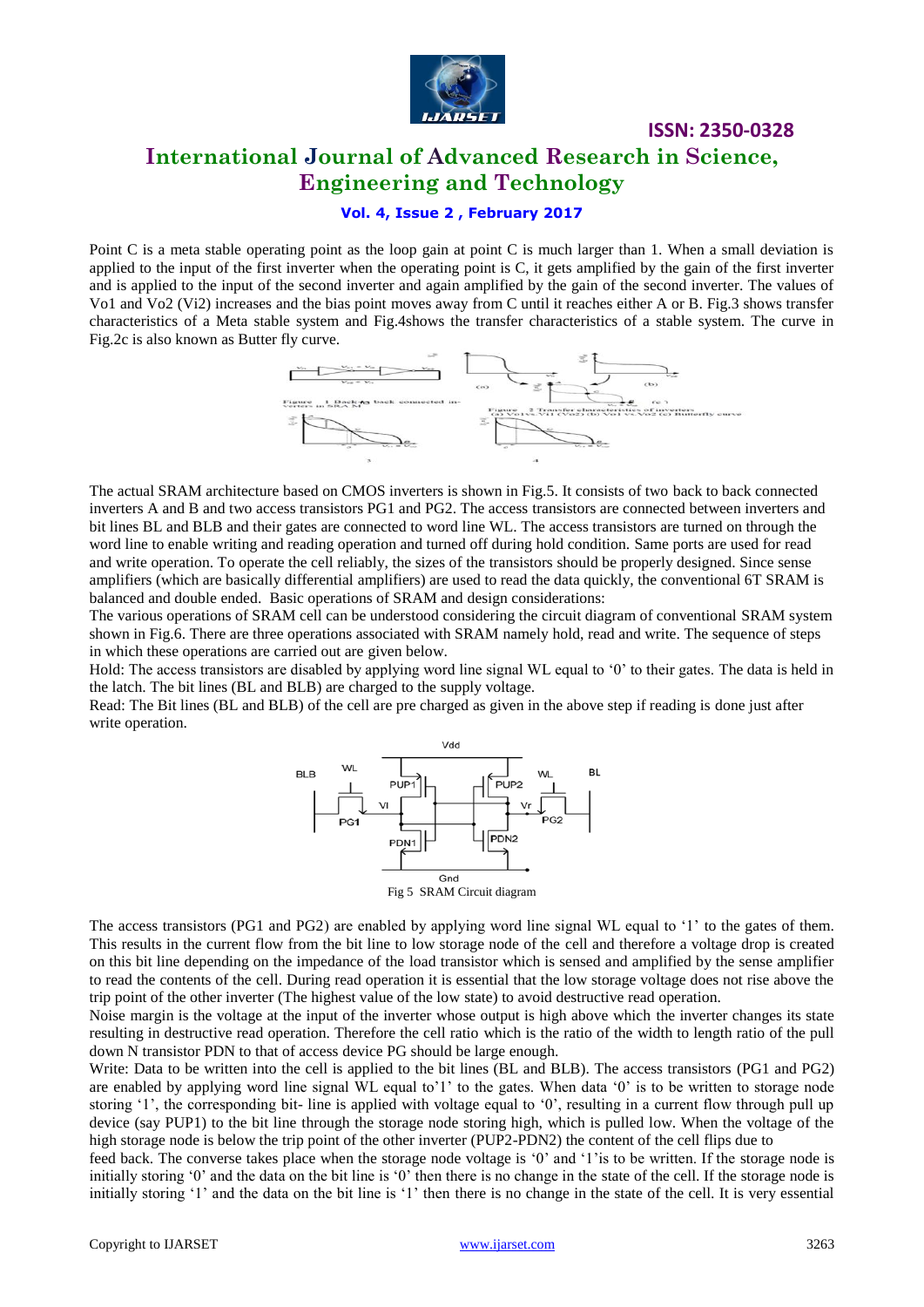

## **ISSN: 2350-0328 International Journal of Advanced Research in Science, Engineering and Technology**

#### **Vol. 4, Issue 2 , February 2017**

that for easy write operation the pull up ratio (PR) given by the ratio of the width to length (W/L) ratio of the pull up device (PUP) to the width to length (W/L) of the access transistor (PG) should be small.



Fig 6 SRAM system a) Circuit diagram b) buffer circuit c) AND circuit Considering the BSIM model, the sub-threshold leakage current for a MOSFET device can be expressed as [1]

$$
I_{subthreshold} = I_0 e^{\frac{V_{g} - V_h}{\eta V_T}} \left( 1 - e^{\frac{-V_{h}}{V_T}} \right)
$$
\n
$$
I_0 = \left( \frac{W \mu_0 c_{0x} V_T^2 e^{1.8}}{V_T} \right) V_T = \frac{KT}{q}
$$

And the gate leakage current can be modelled by

$$
I_{\text{gole}} = W.L.A \left( \frac{V_{\text{ex}}}{V_{\text{ex}}} \right)^2 \exp \left( \frac{-B \left( 1 - \left( 1 - \frac{V_{\text{ex}}}{\phi_{\text{ex}}} \right)^{3/2} \right)}{\frac{V_{\text{ex}}}{V_{\text{ex}}}} \right)
$$
\n
$$
B = \left( \frac{4\pi \sqrt{2m_{\text{ex}} \Phi_{\text{ex}}} \frac{3}{2} \right), \quad W_{\text{ex}} \text{ is the effective mass of the tunneling particle, } \phi_{\text{ex}} \text{ is the barrier height, } \frac{1}{2} \phi_{\text{ex}} \right)
$$

is oxide thickness, h is plank"s constant and q is the electric charge.

#### **IV.POWER**

Power refers to the number of Joules dissipated over a certain amount of time. Whereas energy is a measure of the total number of Joules dissipated by a circuit. Strictly speaking, low-power design is a different goal from low-energy design although they are related. Power is a problem primarily when cooling is a concern. The maximum power at any time, peak power, is often used for power and ground wiring design, signal noise margin and reliability analysis. Energy per operation or task is a better metric of the energy efficiency of a system, especially in the domain of maximizing battery lifetime. Power optimization is the use of electronic design automation tools to optimize (reduce) the power consumption of digital design, such as that of combinational circuits, an integrated circuit, while preserving the functionality. Power can be estimated at a number of levels of detail. The higher levels of abstraction are faster and handle larger circuits, but are less accurate. The main levels include: Circuit Level Power Estimation, using a circuit simulator such as [SPICE](http://en.wikipedia.org/wiki/SPICE) Static Power Estimation does not use the input vectors, but may use the input statistics. Analogous to [static timing analysis.](http://en.wikipedia.org/wiki/Static_timing_analysis) Logic-Level Power Estimation often linked to [logic simulation.](http://en.wikipedia.org/wiki/Logic_simulation) Analysis at the Register-Transfer Level. Fast and high capacity, but not as accurate. The need for low power integrated circuits is well known because of their extensive use in the electronic portable equipments. On chip SRAMs (Static Random Access Memory) determine the power dissipation of SoCs (System on Chips) in addition to its speed of operation. Hence it is very important to have energy efficient SRAMs. Bulk of the energy in SRAMs is wasted during charging of the bit lines and discharging it to the ground during read and write operations. SRAM cell other performance characteristics like read stability, write ability, read and write delay etc have been found by simulation in addition to energy saving under varied conditions of memory operations. The effect of device parameters of the driver on total energy of the SRAM cell has been investigated. Further studies covered proposed SRAM cell arrays. With a view to increase energy saving further, the possibility of having adiabatic SRAM with single bit line for reading and writing is examined. This architecture improves the total energy saving further (90%). Feat SRAM is designed to get better speed of operation

along with energy saving.Static power consumption is  $P_s = \Sigma$  (leakage current)  $\times$  (supply voltage)<br>Transient power consumption is  $P_T = C_{pd} \times V_{cc}^2 \times f_T \times N_{sw}$ 

Transient power consumption is

$$
P_{L} = \Sigma (C_{Lu} \times f_{0u}) \times V_{cc}^{2}
$$

Capacitive-load power consumption

 $P_{\rm D} = P_{\rm T} + P_{\rm L}$ Dynamic power consumption (PD)

Total power consumption is the sum of static and dynamic power consumption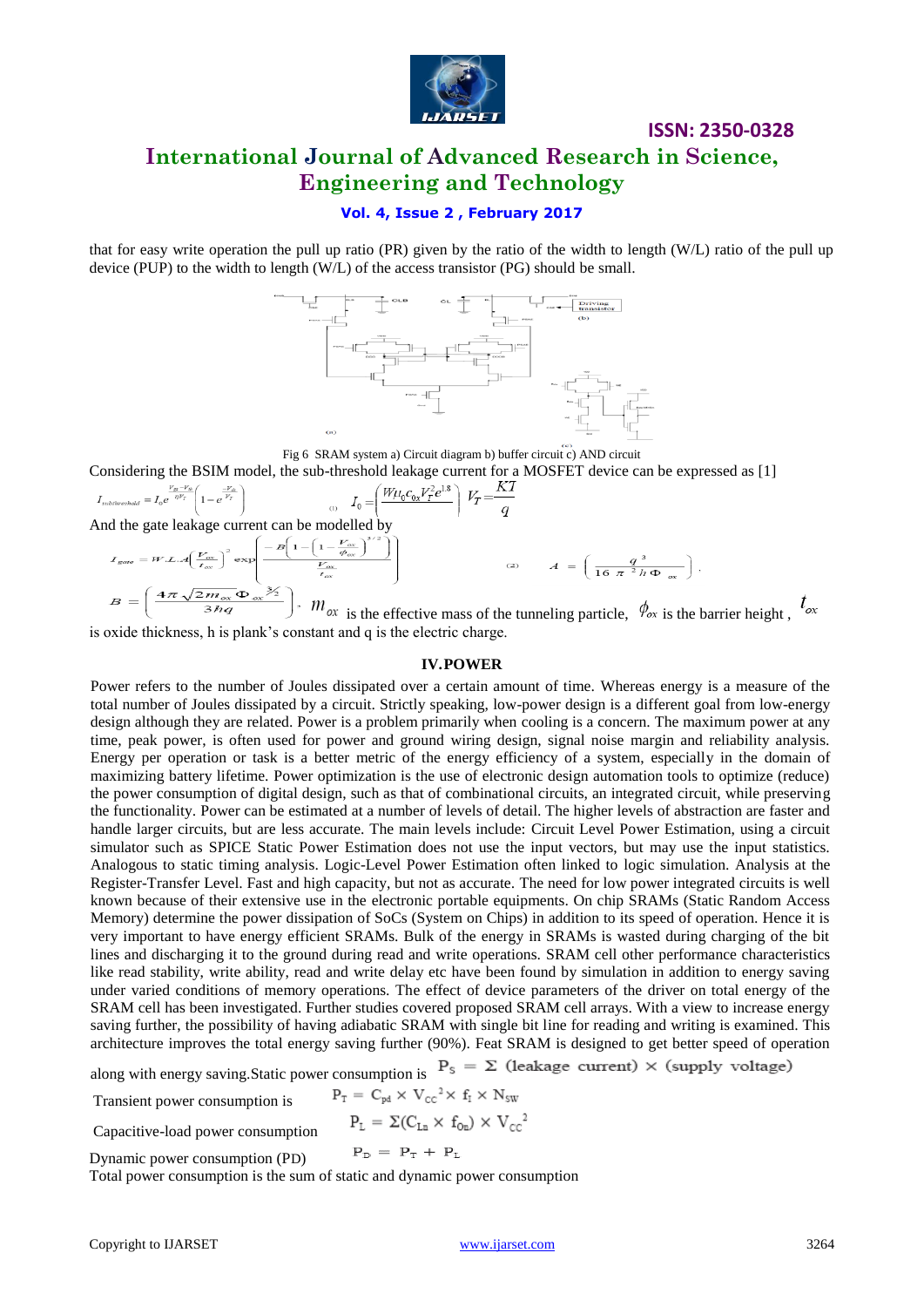

## **International Journal of Advanced Research in Science, Engineering and Technology**

#### **Vol. 4, Issue 2 , February 2017**

#### $P_{\text{tot}} = P_{\text{(static)}} + P_{\text{(dynamic)}}$

| <b>SL.NO</b> | <b>FOUNDRY</b><br><b>TECHNOLOGY</b><br>(nm) | NO.OF<br><b>TRANSISTORS</b> | NO.OF<br><b>METALS</b> | <b>VDD</b><br>(VOLTS) | <b>POWER</b><br><b>DISSIPATION</b><br>$(\mu W)$ |
|--------------|---------------------------------------------|-----------------------------|------------------------|-----------------------|-------------------------------------------------|
|              | 90                                          | 6 nmos, 2 pmos              | 6                      | $1.00 - 2.5$          | 46.357                                          |
|              | 65                                          | 6 nmos, 2 pmos              | 6                      | $0.7 - 2.5$           | 32.574                                          |
| 3            | 45                                          | 6 nmos, 2 pmos              | 8                      | $0.4 - 1.8$           | 6.712                                           |
| 4            | 32                                          | 6 nmos, 2 pmos              | 8                      | $0.35 - 1.2$          | 4.475                                           |

#### **V. EXPERIMENTAL RESULTS**

The below figures represents the simulated results, designed circuit, layout, power dissipation respectively. OPERATION TABLE OF SRAM CELL

| <u>UI LIWITION TABBB UI DIWIM CELE</u> |             |             |          |          |                                    |             |                                       |             |  |  |  |  |  |
|----------------------------------------|-------------|-------------|----------|----------|------------------------------------|-------------|---------------------------------------|-------------|--|--|--|--|--|
| <b>OPERATION</b><br><b>SELECTION</b>   | <b>HOLD</b> | <b>READ</b> | WRITE'1' | WRITE'0' | <b>ROW-HALF</b><br><b>SELECTED</b> |             | <b>COLUMN-HALF</b><br><b>SELECTED</b> |             |  |  |  |  |  |
|                                        |             |             |          |          | WRITE                              | <b>READ</b> | WRITE                                 | <b>READ</b> |  |  |  |  |  |
| WWL                                    |             |             |          |          |                                    |             |                                       |             |  |  |  |  |  |
| <b>RWL</b>                             |             |             |          |          |                                    |             |                                       |             |  |  |  |  |  |
| FCS <sub>1</sub>                       |             |             |          |          |                                    |             |                                       |             |  |  |  |  |  |
| FCS <sub>2</sub>                       |             |             |          |          |                                    |             |                                       |             |  |  |  |  |  |
| WBL                                    |             |             |          |          |                                    |             |                                       |             |  |  |  |  |  |
| <b>RBL</b>                             |             |             |          |          |                                    |             |                                       |             |  |  |  |  |  |

#### Write Operation:

The feedback cutting scheme is used to write into 8T. In this scheme, during write 1 operation FCS1 is made low which switches OFF M6. When the RWL is made low and FCS2 high, M2 conducts connecting Complementary Q (QB) to the ground. Now, if the data applied to word bit line (WBL) is 1 and WWL is activated (Table), then current flows from WBL to Q and creates a voltage hike on Q via M7-writing 1 into the cell. Moreover, when Q changes its state from 0 to 1, the inverter (M1– M2–M4) changes the state of QB from 1 to 0. To write a 0 at Q, WWL is made high, FCS2 low and WBL is pulled to the ground. The low going FCS2 leaves QB floating, which can go to a small negative value, and then the current from pull-up pMOS M1 charges QB to 1. The WT is measured as the time taken by WWL signal-to-rise to VDD/2 until the storage nodes intersect each other. The simulations for WT were performed at all process corners. The WT (for write 1 and write 0) for 8T increases with the decrease in power supply. The WT is highest for slow Nmos and slow pMOS (SS) worst case corner. During write 1/0 operation, the power consumption of 8T is highest for fast nMOS and fast pMOS (FF) process corner dominated by the fast switching activities. As write 0 operation is faster than write 1, the write 0 power consumption during write 0 is more as compared with that of write 1. Read Operation: The read operation is performed by precharging the RBL and activating RWL. If 1 is stored at node Q then, M4 turns ON and makes a low resistive path for the flow of cell current through RBL to ground. This discharges RBL quickly to ground, which can be sensed by the full swing inverter sense amplifier. Since WWL, FCS1, and FCS2 were made low during the read operation (Table), therefore, there is no direct disturbance on true storing node QB during reading the cell. The low going FCS2 leaves QB floating, which goes to a negative value then comes back to its original 0 value after successful read operation. If Q is high then, the size ratio of M3 and M4 will govern the read current and the voltage difference on RBL. During read 0 operation, Q is 0 and RBL holds precharged high value and the inverter sense amplifier gives 0 at output. Since M2 is OFF so virtual QB (VQB) is isolated from QB and this prevents the chance of disturbance in QB node voltage which ultimately reduces the read failure probability and improves the RSNM. During read operation, if FCS1/FCS2 turns 1 before RWL is turned 0 then QB and VQB can share charge. As WWL is 0 no strong path exists between WBL and Q, and any disturbance in QB will not affect Q. After that if RWL goes low, the positive feedback will restore the respective states  $(Q = 1 \text{ and } QB = 0)$ . Control Signal Generation: The feedback control signals, namely, FCS1 and FCS2 are data dependent. These signals

connected in column-wise configuration. Input data and column address signals are used to generate these control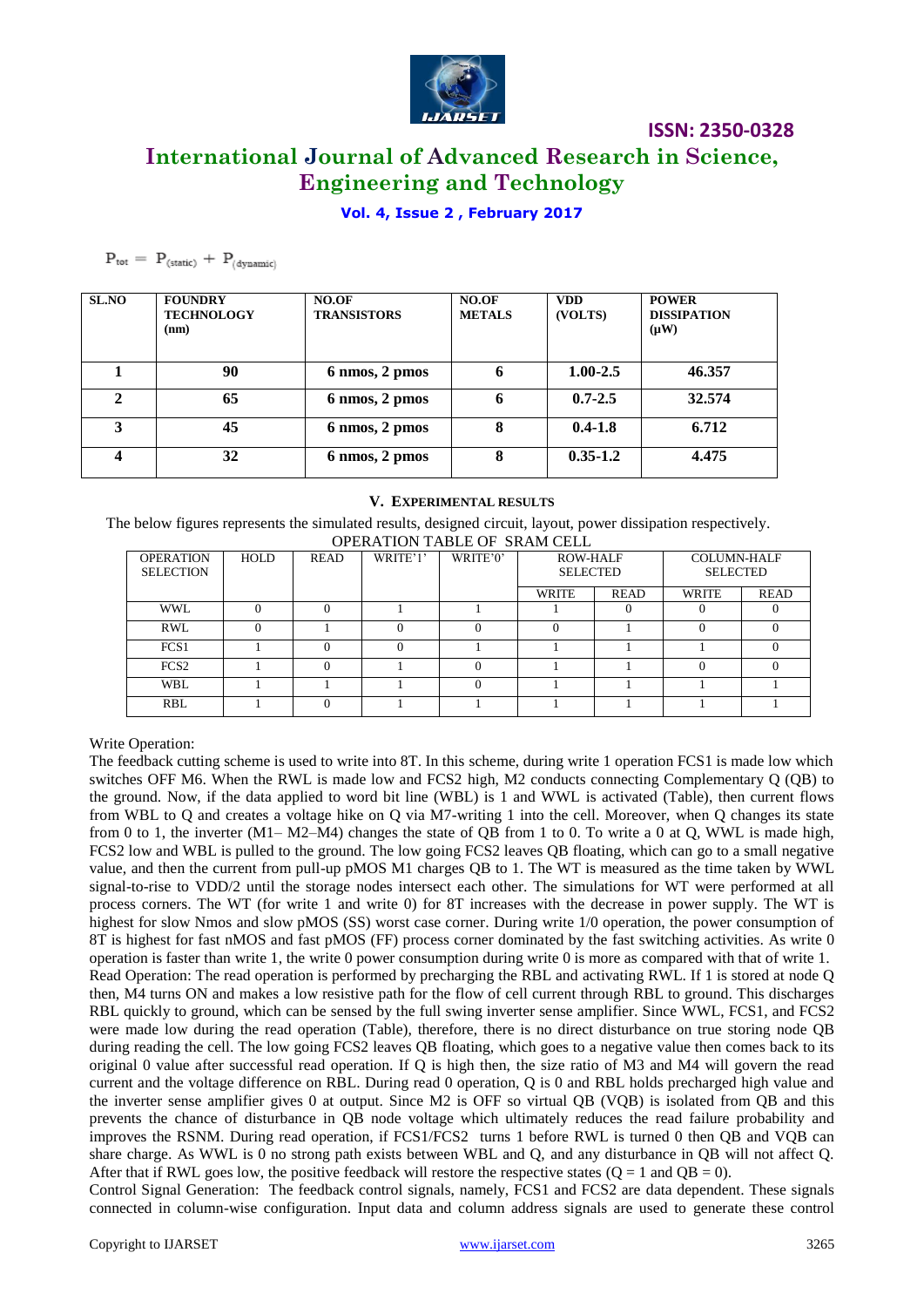

## **ISSN: 2350-0328 International Journal of Advanced Research in Science, Engineering and Technology**

#### **Vol. 4, Issue 2 , February 2017**

signals. A common circuit is used for a single column, therefore, there would be a small area overhead at array level. The proposed 8T cell has single-ended read port (as conventional read decoupled RD-8T), and therefore, the number of cells per bit line would be smaller as compared with differential 6T. Due to small length RBL the parasitic capacitances are less and the delay/power in read/write operation would not be affected significantly. The operation of proposed cell is based on the conditions of word lines, bit lines, and control signals, as shown in Table



Fig 8b Power Dissipation of SRAM cell for 45 nm.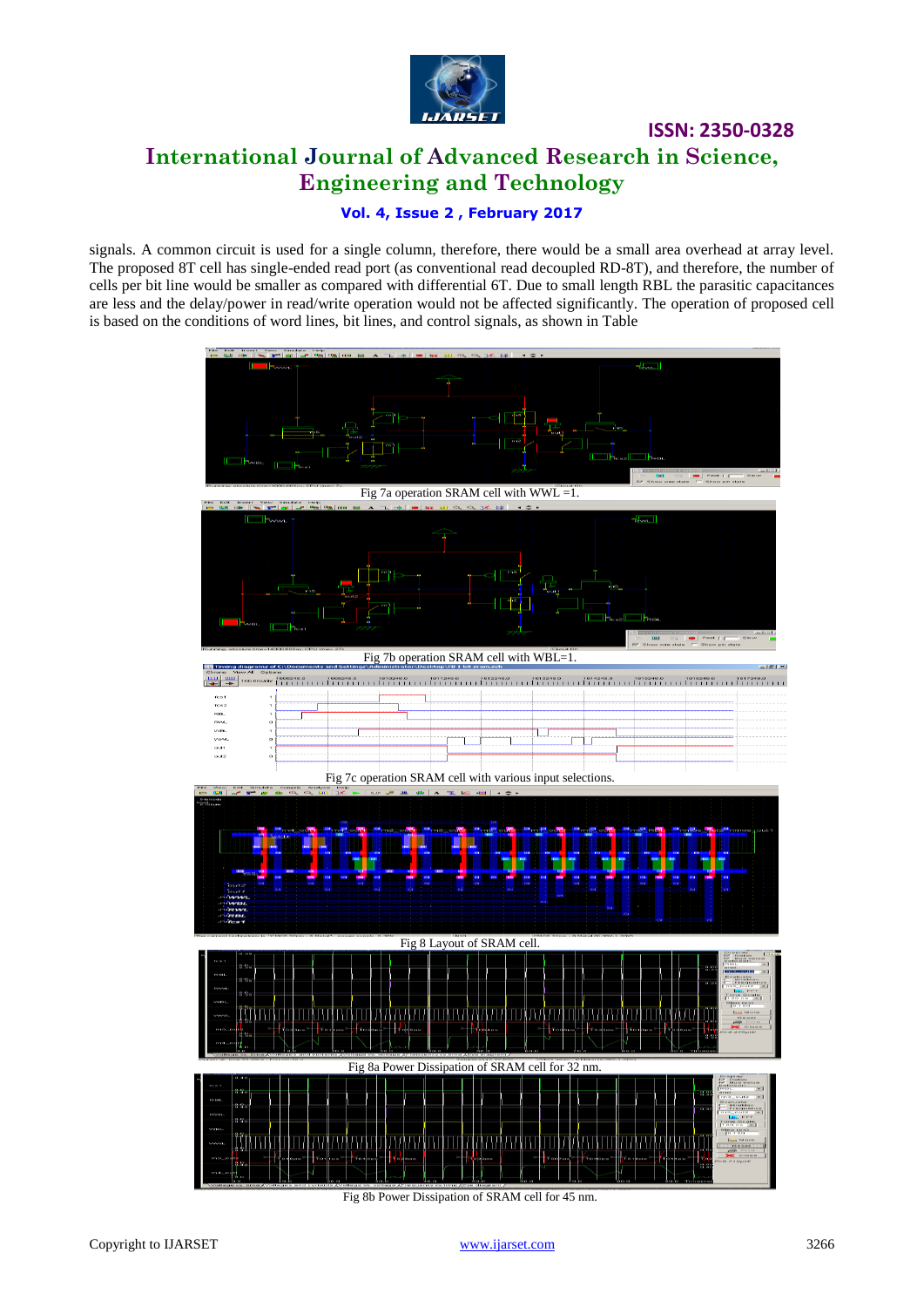

## **International Journal of Advanced Research in Science, Engineering and Technology**

**Vol. 4, Issue 2 , February 2017**



Fig 8d Power Dissipation of SRAM cell for 90 nm.



Fig 9 Power Dissipation comparision of SRAM cell using BAR GRAPGH.



Fig 9a Power Dissipation comparision of SRAM cell using DOUGHNUT.



Fig 9b Power Dissipation comparision of SRAM cell using BAR GRAPGH.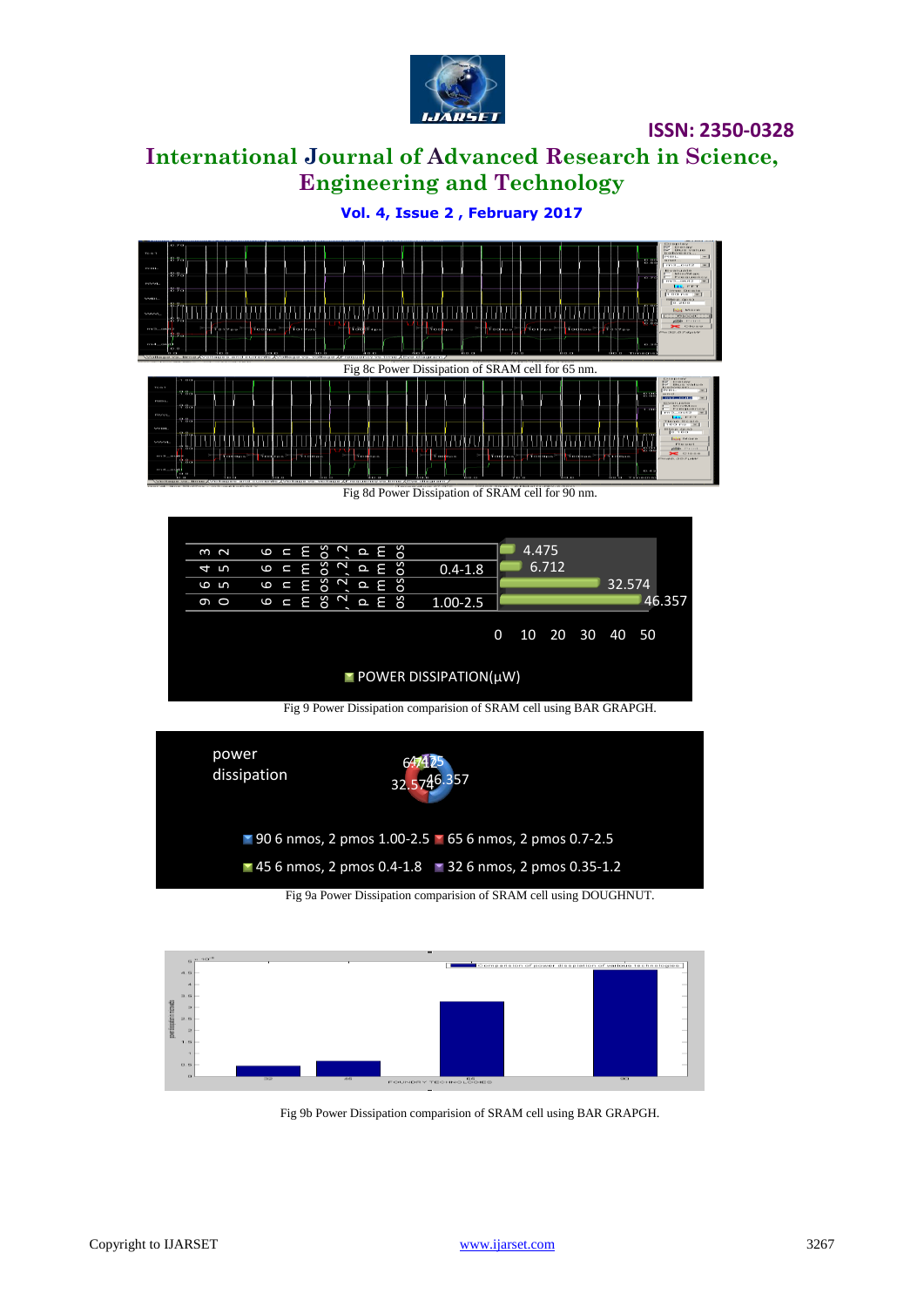

## **International Journal of Advanced Research in Science, Engineering and Technology**

**ISSN: 2350-0328**

#### **Vol. 4, Issue 2 , February 2017**



#### **V. CONCLUSION & FUTURESCOPE**

There are many reasons to use an SRAM or a DRAM in a system design. Design tradeoffs include density, speed, volatility, cost, and features. All of these factors should be considered before you select a RAM for your system design. The primary advantage of an SRAM over a DRAM is its speed. The fastest DRAMs on the market still require five to ten processor clock cycles to access the first bit of data. Although features such as EDO and Fast Page Mode have improved the speed with which subsequent bits of data can be accessed, bus performance and other limitations mean the processor must wait for data coming from DRAM. Fast, synchronous SRAMs can operate at processor speeds of 250 MHz and beyond, with access and cycle times equal to the clock cycle used by the microprocessor. With a welldesigned cache using ultra-fast SRAMs, conditions in which the processor has to wait for a DRAM access become rare. Because of the way DRAM and SRAM memory cells are designed, readily available DRAMs have significantly higher densities than the largest SRAMs. Thus, when 64 Mb DRAMs are rolling off the production lines, the largest SRAMs are expected to be only 16 Mb. While SRAM memory cells require more space on the silicon chip, they have other advantages that translate directly into improved performance. Unlike DRAMs, SRAM cells do not need to be refreshed. This means they are available for reading and writing data 100% of the time. If cost is the primary factor in a memory design, then DRAMs win hands down. If, on the other hand, performance is a critical factor, then a well-designed SRAM is an effective cost performance solution.

From the results table it can be observed that 32nm is dissipating very less power about 9 times lesser when compared with 90nm technology. Therefore in future more voltage scaling techniques or FinFet usage would further reduce the power.

#### **REFERENCES**

- [1] Naveen Verma, Anantha P. Chandrakasan, "A 65nm 8T Sub-Vt SRAM Employing Sense-Amplifier Redundancy" Proc. Of International Solid State Circuits Conference, pp. 328-329, February 2007
- [2] Bo Zhai, David Blaauw, Dennis Sylvester, Scott Hanson "A Sub-200mV 6T SRAM in 130nm CMOS" Proc. Of International Solid State Circuits Conference, pp. 332-333, February 2007
- [3] Fatih Hamzaoglul, Kevin Zhang', Yih Wang', Hong Jo Ahn', Uddalak Bhattacharyal, Zhanping Chen', Yong-Gee Ng', Andrei Pavlovl, Ken SMits2, Mark Bohr" A 153Mb SRAM Design with Dynamic Stability Enhancement and Leakage Reduction in 45nm High-K Metal-Gate CMOS Technology" ISSCC Digest of Technical Papers, pp. 376- 377, February 2008.
- [4] Jaydeep P. Kulkarni, Keejong Kim, and Kaushik Roy," A 160 mV Robust Schmitt Trigger Based Sub threshold SRAM" IEEE Journal of Solid-State Circuits, Vol. 42, No.10, October 2007
- [5] Y. Wang, H. Ahn, U. Bhattacharya, T. Coan, F. Hamzaoglu, W. Hafez, C.-H. Jan, P. Kolar, S. Kulkarni, J. Lin, Y. Ng, I. Post, L. Wei, Y. Zhang, K. Zhang, M. Bohr "A 1.1GHz 12μA/Mb-Leakage SRAM Design in 65nm Ultra-Low-Power CMOS with Integrated Leakage Reduction for Mobile Applications"Proc. Of International Solid State Circuits Conference, pp. 324, February 2007
- [6] Makoto Yabuuchil, Koji Niil, Yasumasa Tsukamotol, Shigeki Ohbayashi', Susumu Imaokat, Hiroshi Makinol, Yoshinobu Yamagamil, Satoshi Ishikura3, Toshio Terano3, Toshiyuki Oashil, Keiji Hashimoto', Akio Sebe3, Gen Okazaki3, Katsuji Satomi3, Hironori Akamatsu3 Hirofumi Shinoharal," A 45nm Low-Standby-Power Embedded SRAM with Improved Immunity Against Process and Temperature "Proc. Of International Solid State Circuits Conference, pp. 326-327, February 2007
- [7] K. Roy and S. Prasad, *Low-Power CMOS VLSI Circuit Design*, 1st ed.New York, NY, USA: Wiley, 2000.
- *[8]* N. Verma and A. P. Chandrakasan, "A 256 kb 65 nm 8T subthreshold SRAM employing sense-amplifier redundancy," *IEEE J. Solid-State Circuits*, vol. 43, no. 1, pp. 141–149, Jan. 2008.
- [9] C. Kushwah and S. K. Vishvakarma, "Ultra-low power sub-threshold SRAM cell design to improve read static noise margin," in *Progress in VLSI Design and Test* (Lecture Notes in Computer Science), vol. 7373. Berlin, Germany: Springer-Verlag, 2012, pp. 139–146.
- [10] B. H. Calhoun and A. P. Chandrakasan, "A 256-kb 65-nm sub-threshold SRAM design for ultra-low-voltage operation," *IEEE J. Solid-State Circuits*, vol. 42, no. 3, pp. 680–688, Mar. 2007.
- [11] C. B. Kushwah, D. Dwivedi, and N. Sathisha, "8T based SRAM cell and related method," U.S. Patent IN920130 218 US1, May 30, 2013.